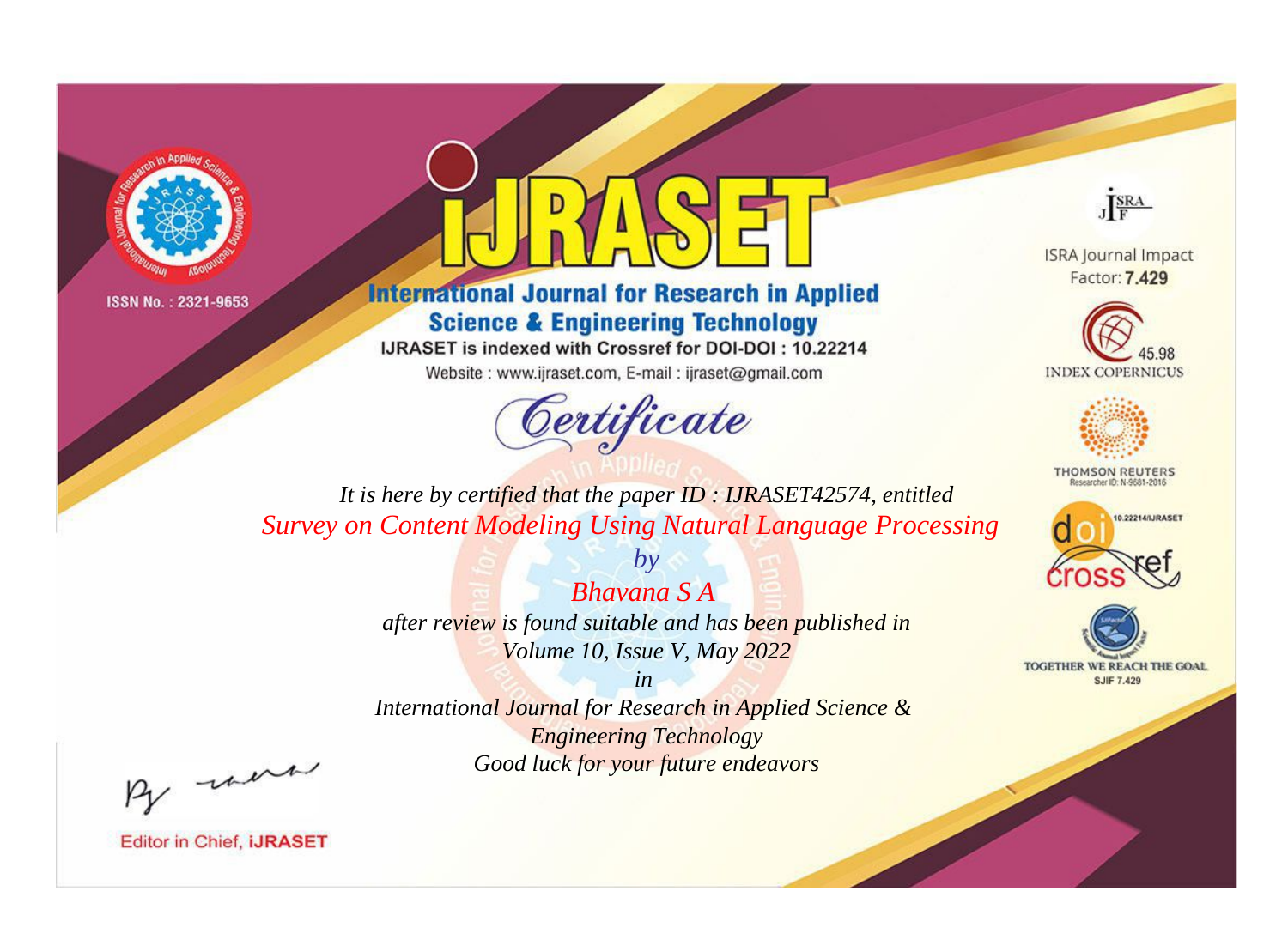



**International Journal for Research in Applied Science & Engineering Technology** 

IJRASET is indexed with Crossref for DOI-DOI: 10.22214

Website: www.ijraset.com, E-mail: ijraset@gmail.com



JERA

**ISRA Journal Impact** Factor: 7.429





**THOMSON REUTERS** 



TOGETHER WE REACH THE GOAL **SJIF 7.429** 

*It is here by certified that the paper ID : IJRASET42574, entitled Survey on Content Modeling Using Natural Language Processing*

> *Harshitha Vibhu N V after review is found suitable and has been published in Volume 10, Issue V, May 2022*

*by*

*in* 

*International Journal for Research in Applied Science & Engineering Technology Good luck for your future endeavors*

By morn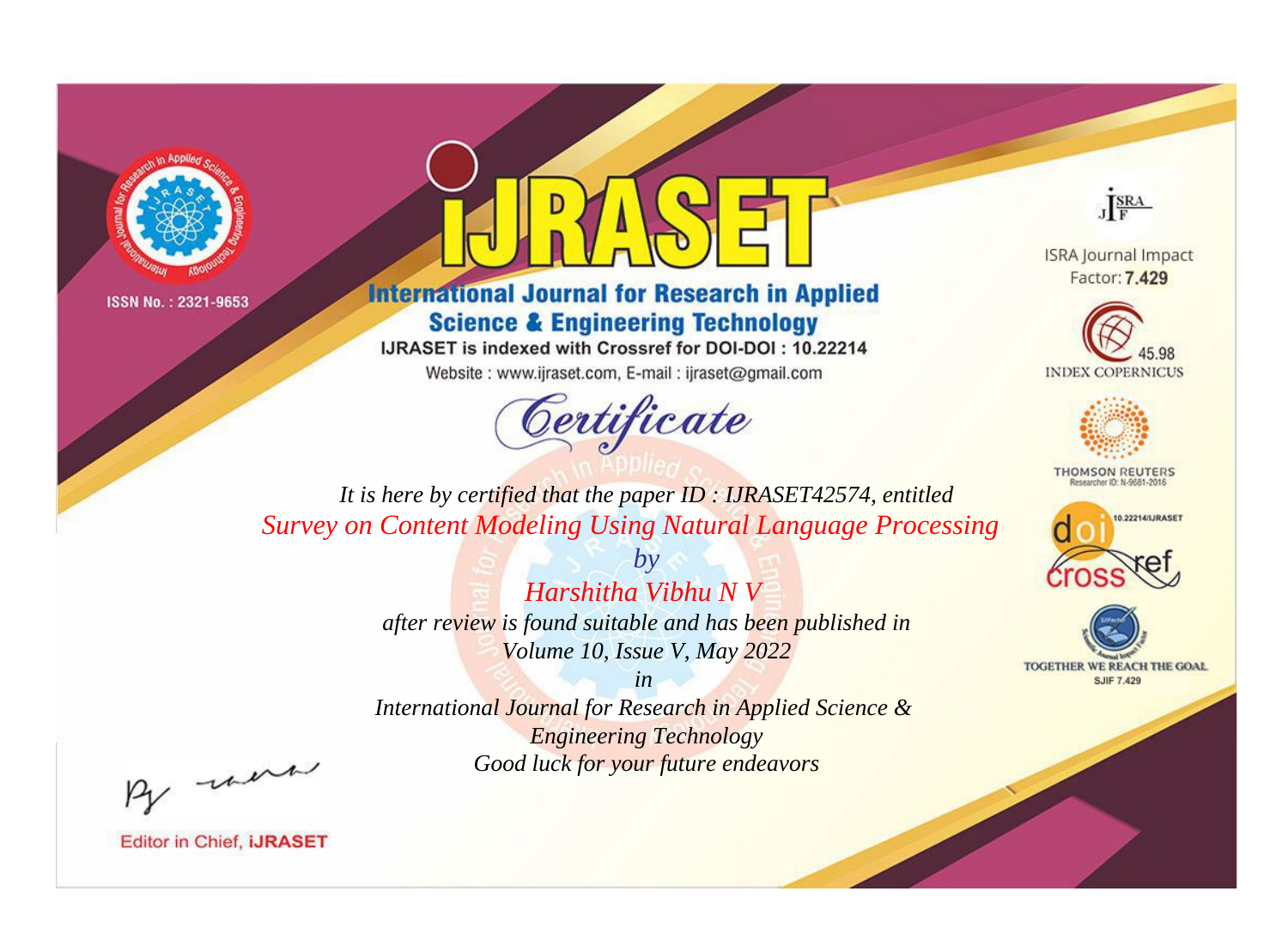



**International Journal for Research in Applied Science & Engineering Technology** 

IJRASET is indexed with Crossref for DOI-DOI: 10.22214

Website: www.ijraset.com, E-mail: ijraset@gmail.com





**ISRA Journal Impact** Factor: 7.429





**THOMSON REUTERS** 



TOGETHER WE REACH THE GOAL **SJIF 7.429** 

*It is here by certified that the paper ID : IJRASET42574, entitled Survey on Content Modeling Using Natural Language Processing*

> *after review is found suitable and has been published in Volume 10, Issue V, May 2022*

*by*

*Neha N* 

*in* 

*International Journal for Research in Applied Science & Engineering Technology Good luck for your future endeavors*

By morn